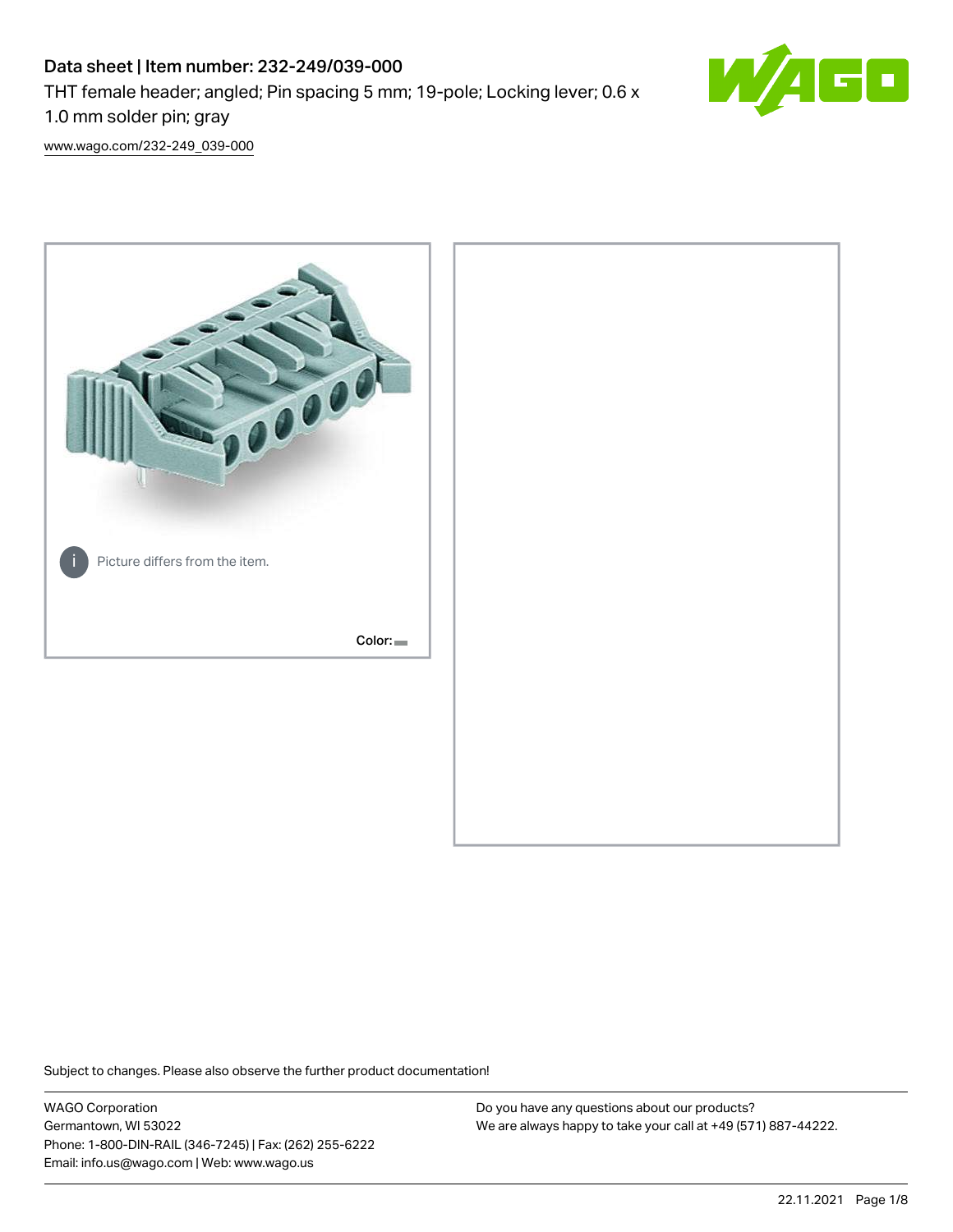

Dimensions in mm

L = pole no. x pin spacing

Distance to first solder pin: 2.2 mm

2- to 3-pole female connectors – one latch only

#### Item description

- **Horizontal or vertical PCB mounting via straight or angled solder pins**
- For board-to-board and board-to-wire connections
- $\blacksquare$ Touch-proof PCB outputs
- $\blacksquare$ Easy-to-identify PCB inputs and outputs
- **Now With coding fingers**

Subject to changes. Please also observe the further product documentation!

WAGO Corporation Germantown, WI 53022 Phone: 1-800-DIN-RAIL (346-7245) | Fax: (262) 255-6222 Email: info.us@wago.com | Web: www.wago.us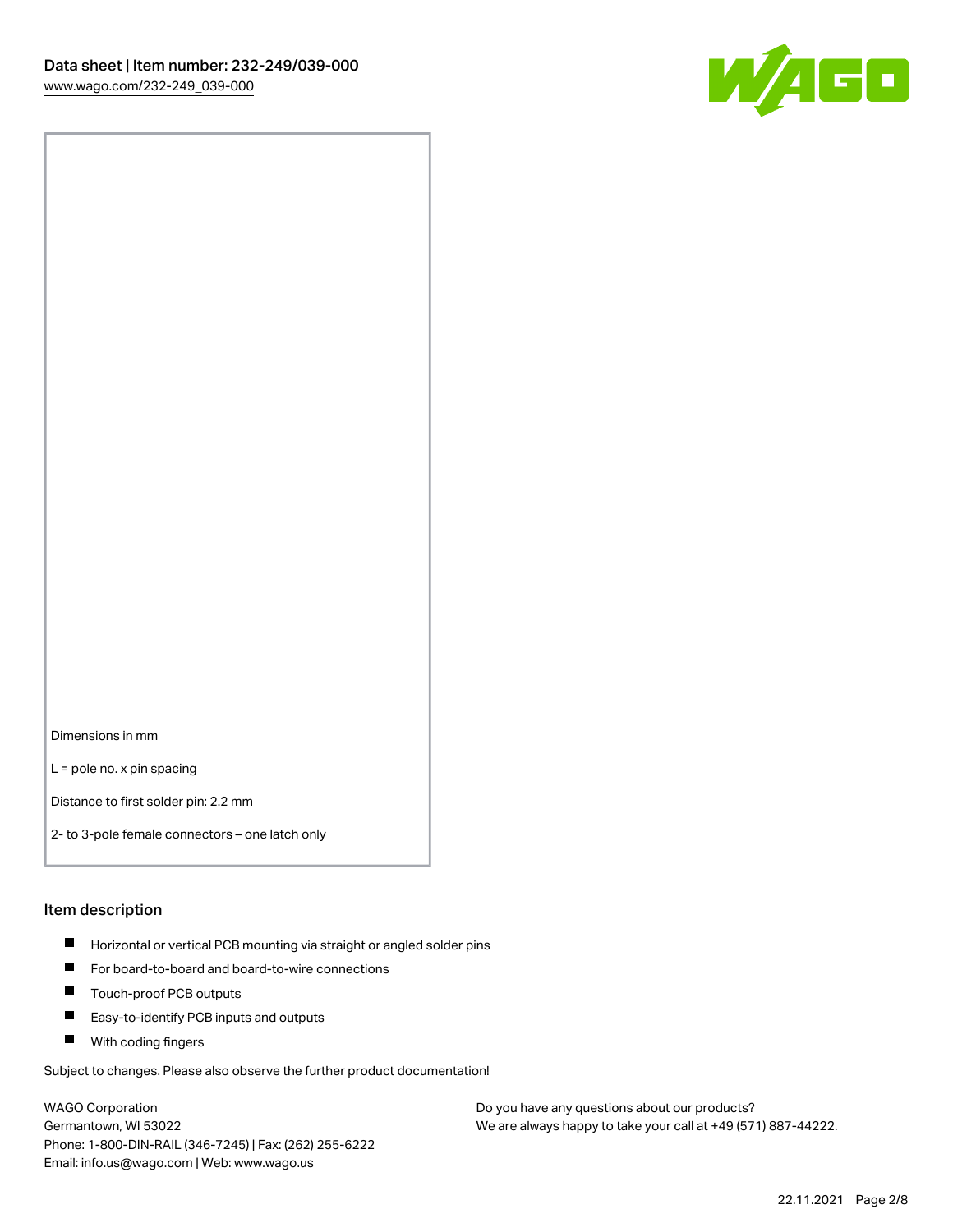

# Data

| Safety information 1 | The <i>MCS – MULTI CONNECTION SYSTEM</i> includes connectors<br>without breaking capacity in accordance with DIN EN 61984. When<br>used as intended, these connectors must not be connected<br>/disconnected when live or under load. The circuit design should<br>ensure header pins, which can be touched, are not live when<br>unmated. |
|----------------------|--------------------------------------------------------------------------------------------------------------------------------------------------------------------------------------------------------------------------------------------------------------------------------------------------------------------------------------------|
| Variants:            | Other pole numbers<br>3.8 mm pin projection for male headers with straight solder pins<br>Gold-plated or partially gold-plated contact surfaces<br>Other versions (or variants) can be requested from WAGO Sales or<br>configured at https://configurator.wago.com/                                                                        |

# Electrical data

### IEC Approvals

| Ratings per                 | IEC/EN 60664-1                                                       |
|-----------------------------|----------------------------------------------------------------------|
| Rated voltage (III / 3)     | 320 V                                                                |
| Rated surge voltage (III/3) | 4 <sub>k</sub> V                                                     |
| Rated voltage (III/2)       | 320 V                                                                |
| Rated surge voltage (III/2) | 4 <sub>k</sub> V                                                     |
| Nominal voltage (II/2)      | 630 V                                                                |
| Rated surge voltage (II/2)  | 4 <sub>k</sub> V                                                     |
| Rated current               | 12A                                                                  |
| Legend (ratings)            | (III / 2) $\triangleq$ Overvoltage category III / Pollution degree 2 |

### UL Approvals

| Approvals per                  | UL 1059 |
|--------------------------------|---------|
| Rated voltage UL (Use Group B) | 300 V   |
| Rated current UL (Use Group B) | 15 A    |
| Rated voltage UL (Use Group D) | 300 V   |
| Rated current UL (Use Group D) | 10 A    |

# Ratings per UL

| Rated voltage UL 1977 | 600 V |
|-----------------------|-------|
| Rated current UL 1977 |       |

Subject to changes. Please also observe the further product documentation!

| <b>WAGO Corporation</b>                                | Do you have any questions about our products?                 |
|--------------------------------------------------------|---------------------------------------------------------------|
| Germantown, WI 53022                                   | We are always happy to take your call at +49 (571) 887-44222. |
| Phone: 1-800-DIN-RAIL (346-7245)   Fax: (262) 255-6222 |                                                               |
| Email: info.us@wago.com   Web: www.wago.us             |                                                               |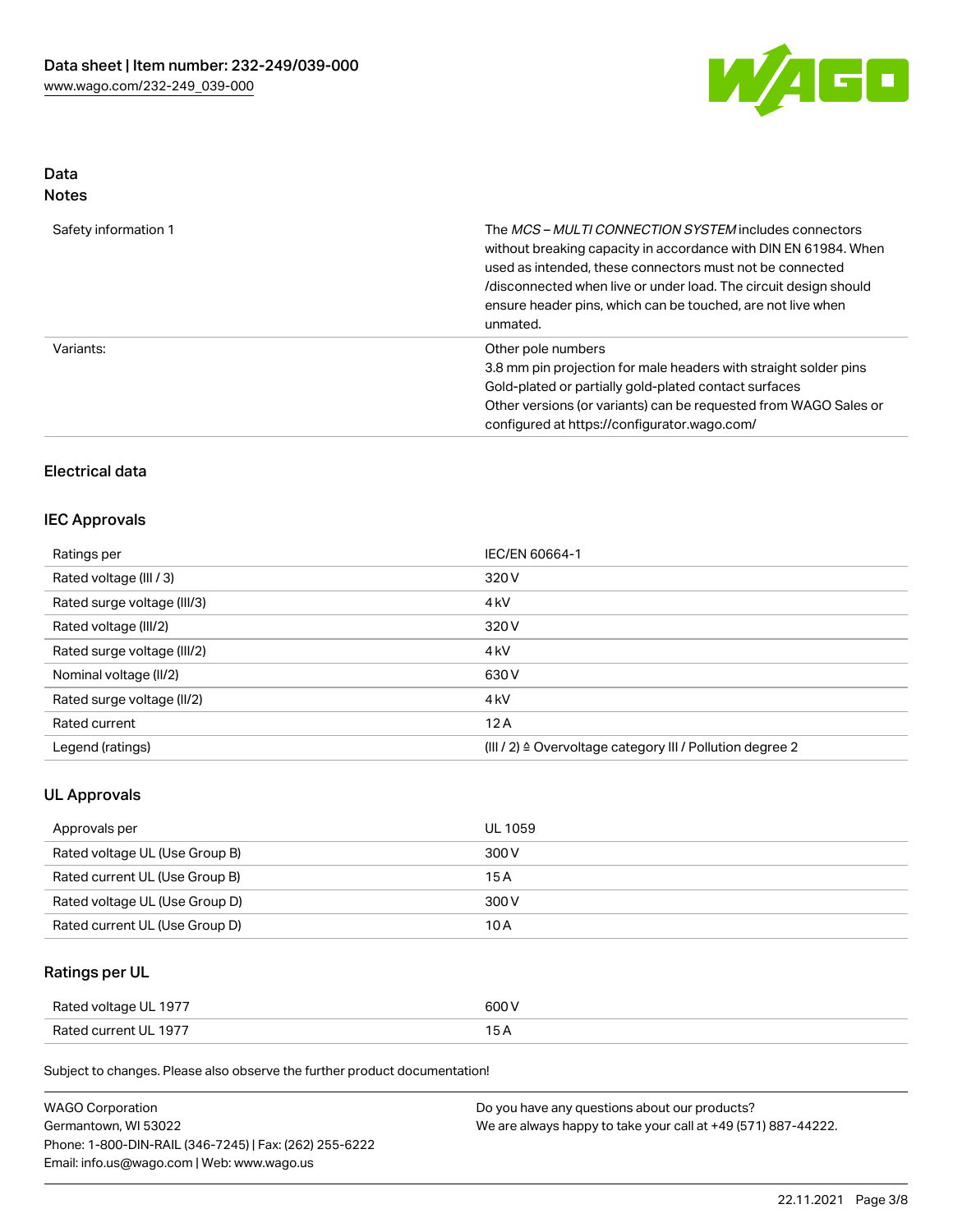

# CSA Approvals

| Approvals per                   | <b>CSA</b>            |
|---------------------------------|-----------------------|
| Rated voltage CSA (Use Group B) | 300 V                 |
| Rated current CSA (Use Group B) | 15A                   |
| Rated voltage CSA (Use Group D) | 300 V                 |
| Rated current CSA (Use Group D) | 10A                   |
| <b>Connection data</b>          |                       |
| Total number of potentials      | 19                    |
| Number of connection types      | 1                     |
| Number of levels                | 1                     |
| <b>Connection 1</b>             |                       |
| Number of poles                 | 19                    |
| Physical data                   |                       |
| Pin spacing                     | 5 mm / 0.197 inch     |
| Width                           | 110.8 mm / 4.362 inch |
| Height                          | 16.6 mm / 0.654 inch  |
| Height from the surface         | 11.6 mm / 0.457 inch  |
| Depth                           | 18.25 mm / 0.719 inch |
| Solder pin length               | 5 <sub>mm</sub>       |
| Solder pin dimensions           | $0.6 \times 1$ mm     |

### Plug-in connection

| Contact type (pluggable connector) | Female header |
|------------------------------------|---------------|
| Connector (connection type)        | for PCB       |
| Mismating protection               | No            |
| Mating direction to the PCB        | 0°            |
| Locking of plug-in connection      | locking lever |

# PCB contact

| <b>PCB Contact</b>     |                                            |
|------------------------|--------------------------------------------|
| Solder pin arrangement | over the entire female connector (in-line) |

Subject to changes. Please also observe the further product documentation!

Drilled hole diameter with tolerance  $1.3$   $(+0.1)$  mm

| <b>WAGO Corporation</b>                                | Do you have any questions about our products?                 |
|--------------------------------------------------------|---------------------------------------------------------------|
| Germantown. WI 53022                                   | We are always happy to take your call at +49 (571) 887-44222. |
| Phone: 1-800-DIN-RAIL (346-7245)   Fax: (262) 255-6222 |                                                               |
| Email: info.us@wago.com   Web: www.wago.us             |                                                               |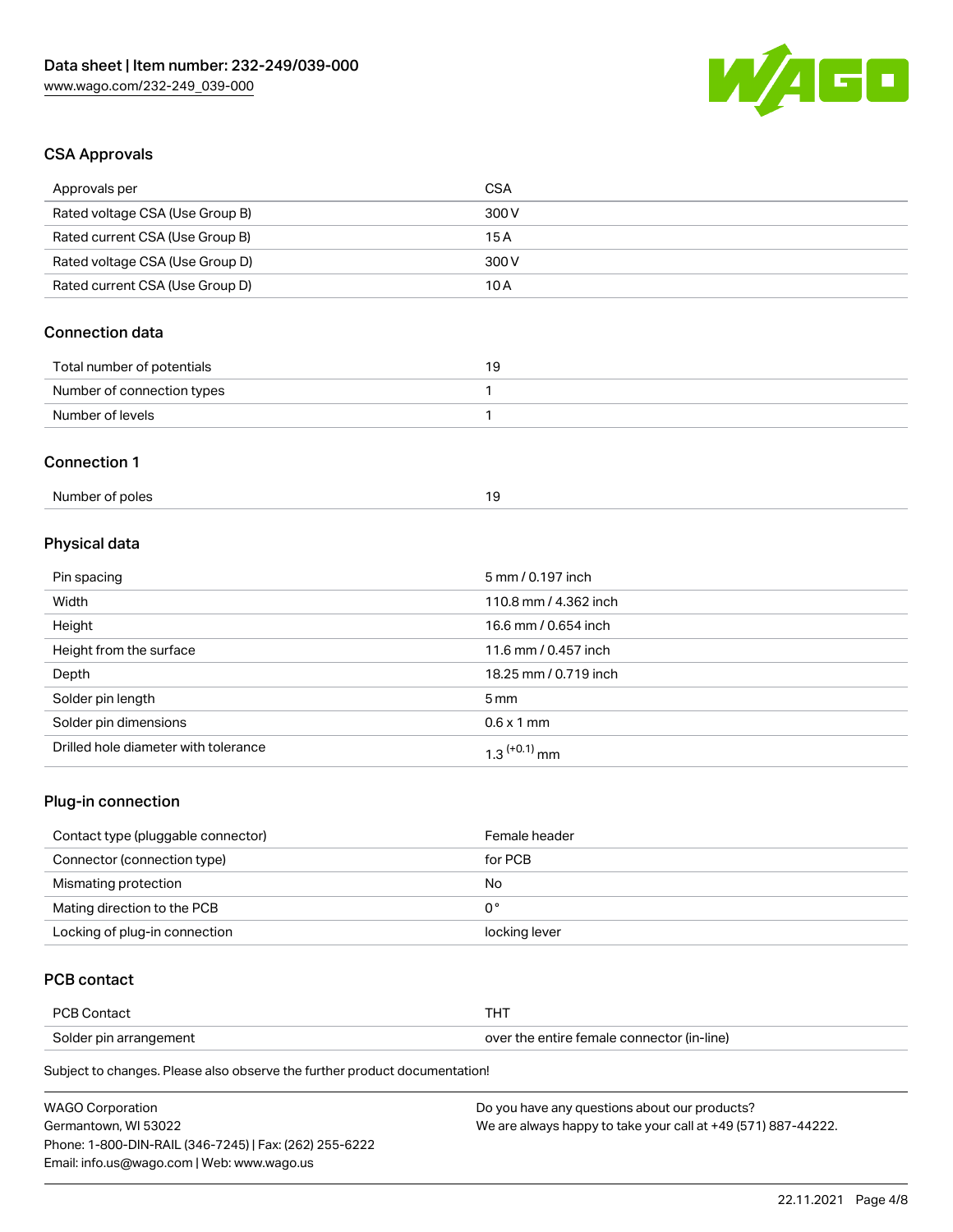

Number of solder pins per potential 1

#### Material data

| Color                       | gray             |
|-----------------------------|------------------|
| Material group              |                  |
| Insulation material         | Polyamide (PA66) |
| Flammability class per UL94 | V <sub>0</sub>   |
| Contact material            | Copper alloy     |
| Contact plating             | tin-plated       |
| Fire load                   | 0.332 MJ         |
| Weight                      | 18.4g            |

### Environmental requirements

| Limit temperature range | . +85 °Ր<br>co.<br>-ou |  |
|-------------------------|------------------------|--|
|-------------------------|------------------------|--|

### Commercial data

| PU (SPU)              | 10 Stück      |
|-----------------------|---------------|
| Packaging type        | box           |
| Country of origin     | DE            |
| <b>GTIN</b>           | 4050821689584 |
| Customs tariff number | 85366990990   |

### Approvals / Certificates

#### Country specific Approvals

| Logo | Approval                               | <b>Additional Approval Text</b> | Certificate<br>name |
|------|----------------------------------------|---------------------------------|---------------------|
| Æ    | <b>CSA</b><br>DEKRA Certification B.V. | C <sub>22.2</sub>               | 1466354             |

#### Ship Approvals

| Logo                                                                       | Approval                                  | <b>Additional Approval Text</b> | Certificate<br>name                |
|----------------------------------------------------------------------------|-------------------------------------------|---------------------------------|------------------------------------|
| ABS.                                                                       | <b>ABS</b><br>American Bureau of Shipping |                                 | $19-$<br>HG15869876-<br><b>PDA</b> |
|                                                                            | <b>BV</b>                                 | <b>IEC 60998</b>                | 11915/D0 BV                        |
| Subject to changes. Please also observe the further product documentation! |                                           |                                 |                                    |

| <b>WAGO Corporation</b>                                | Do you have any questions about our products?                 |
|--------------------------------------------------------|---------------------------------------------------------------|
| Germantown, WI 53022                                   | We are always happy to take your call at +49 (571) 887-44222. |
| Phone: 1-800-DIN-RAIL (346-7245)   Fax: (262) 255-6222 |                                                               |
| Email: info.us@wago.com   Web: www.wago.us             |                                                               |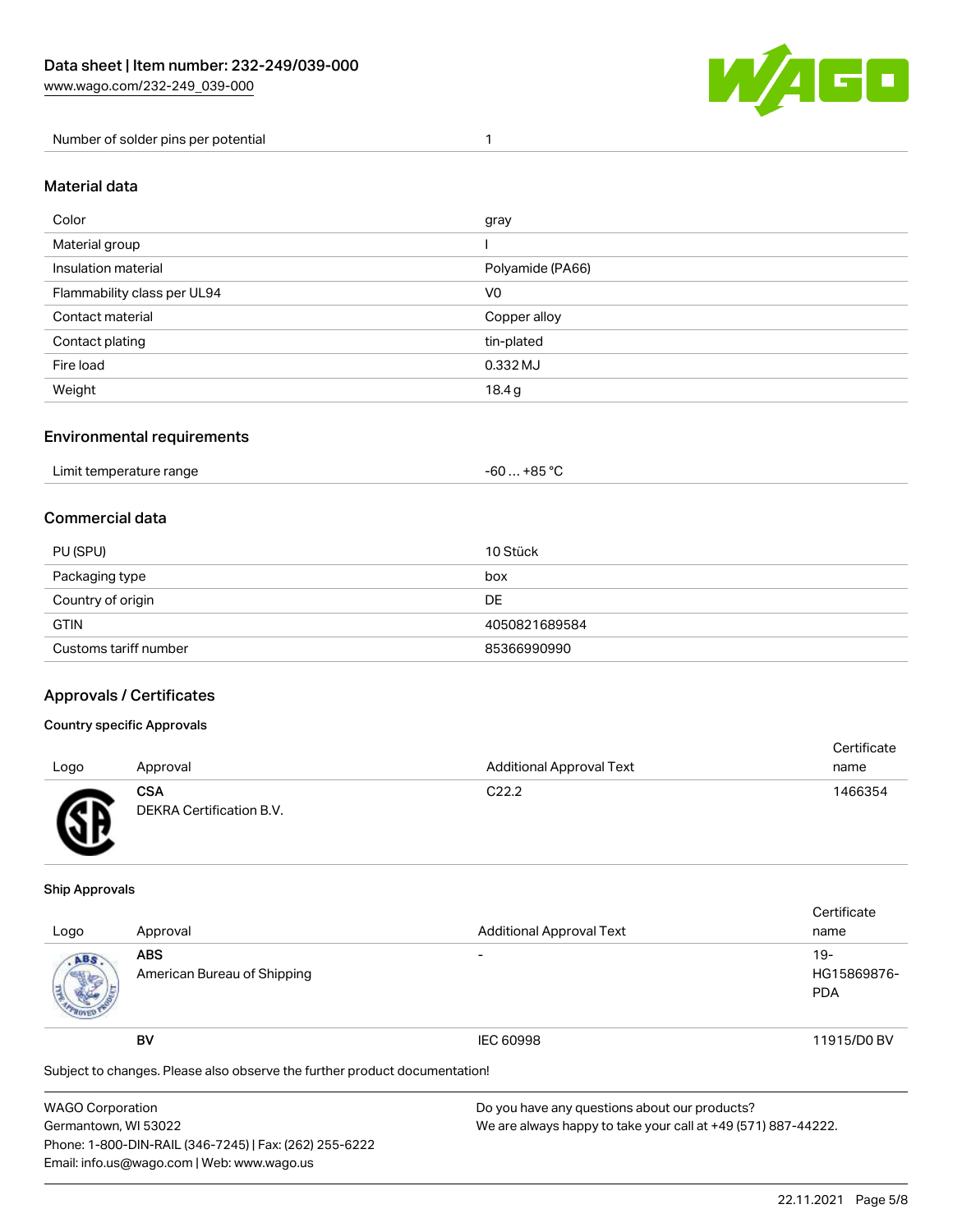

- TAE 000016Z



Bureau Veritas S.A.

# DNV GL

| <b>DNV GL</b>                          | - |
|----------------------------------------|---|
| Det Norske Veritas, Germanischer Lloyd |   |

#### UL-Approvals

| Logo | Approval                                    | <b>Additional Approval Text</b> | Certificate<br>name |
|------|---------------------------------------------|---------------------------------|---------------------|
| 8    | UL<br>Underwriters Laboratories Inc.        | <b>UL 1059</b>                  | E45172              |
| J    | <b>UR</b><br>Underwriters Laboratories Inc. | <b>UL 1977</b>                  | E45171              |

## Counterpart



Item no.231-619 Nell 110.251-619<br>Male connector; 19-pole; Pin spacing 5 mm; gray [www.wago.com/231-619](https://www.wago.com/231-619)

### Optional accessories

| Testing accessories                                                                                                        |                      |
|----------------------------------------------------------------------------------------------------------------------------|----------------------|
| Testing accessories                                                                                                        |                      |
| ltem no.: 231-661<br>Test plugs for female connectors; for 5 mm and 5.08 mm pin spacing; 2,50 mm <sup>2</sup> ; light gray | www.wago.com/231-661 |
|                                                                                                                            |                      |

# Downloads **Documentation**

| <b>Additional Information</b> |            |        |          |
|-------------------------------|------------|--------|----------|
| Technical explanations        | 2019 Apr 3 | pdf    | Download |
|                               |            | 2.0 MB |          |

# CAD files

#### CAD data

Subject to changes. Please also observe the further product documentation!

| <b>WAGO Corporation</b>                                | Do you have any questions about our products?                 |
|--------------------------------------------------------|---------------------------------------------------------------|
| Germantown, WI 53022                                   | We are always happy to take your call at +49 (571) 887-44222. |
| Phone: 1-800-DIN-RAIL (346-7245)   Fax: (262) 255-6222 |                                                               |
| Email: info.us@wago.com   Web: www.wago.us             |                                                               |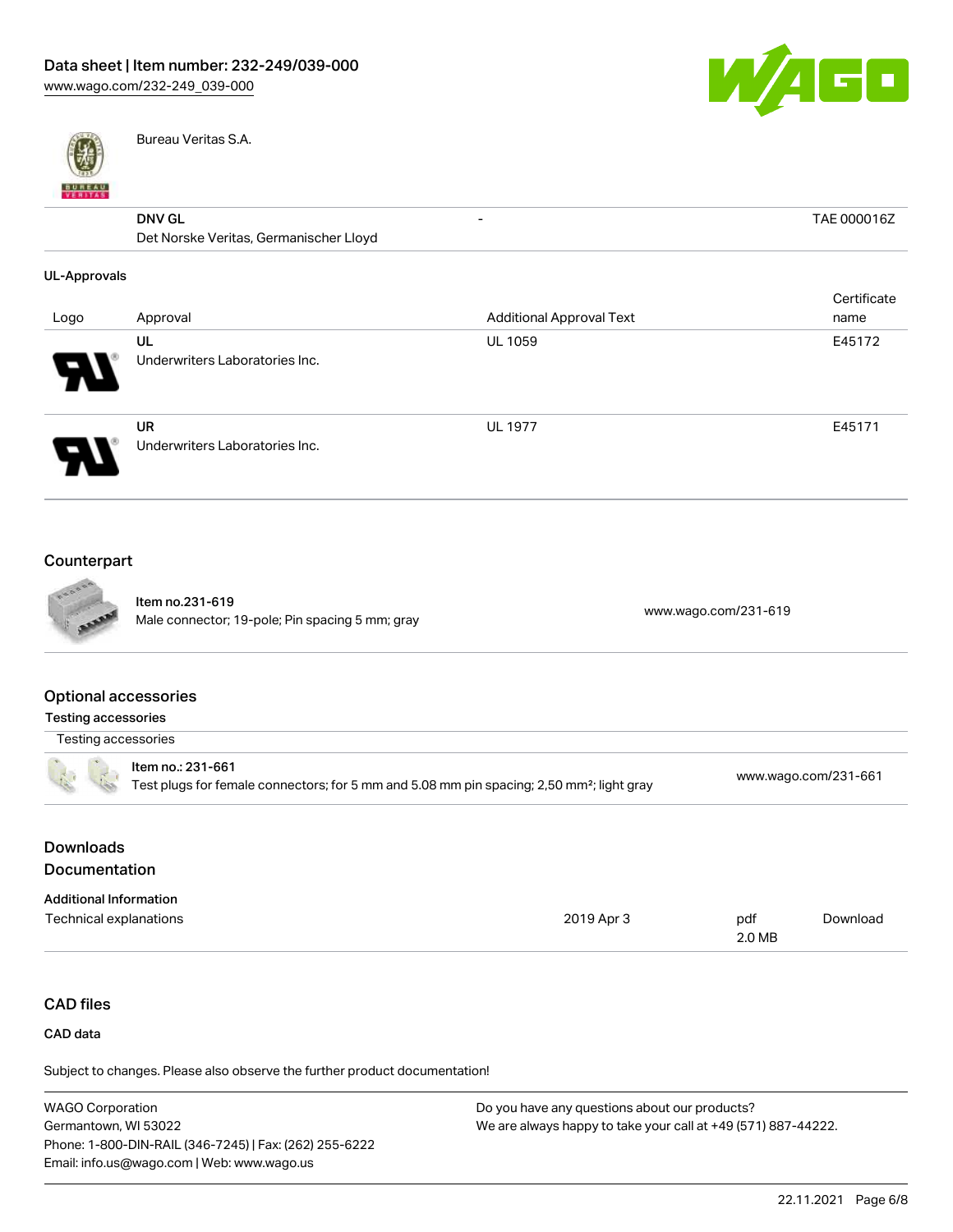2D/3D Models 232-249/039-000 URL [Download](https://www.wago.com/global/d/3D_URLS_232-249_039-000)

#### PCB Design

Symbol and Footprint 232-249/039-000 CAx data for your PCB design, consisting of "schematic symbols and PCB footprints", URL [Download](https://www.wago.com/global/d/UltraLibrarian_URLS_232-249_039-000)

allow easy integration of the WAGO component into your development environment.

#### Supported formats:

- $\blacksquare$ Accel EDA 14 & 15
- ш Altium 6 to current version
- П Cadence Allegro
- П **DesignSpark**
- П Eagle Libraries
- KiCad  $\blacksquare$
- П Mentor Graphics BoardStation
- П Mentor Graphics Design Architect
- П Mentor Graphics Design Expedition 99 and 2000
- $\blacksquare$ OrCAD 9.X PCB and Capture
- $\blacksquare$ PADS PowerPCB 3, 3.5, 4.X, and 5.X
- П PADS PowerPCB and PowerLogic 3.0
- П PCAD 2000, 2001, 2002, 2004, and 2006
- П Pulsonix 8.5 or newer
- П **STL**
- $\blacksquare$ 3D STEP
- $\blacksquare$ TARGET 3001!
- $\blacksquare$ View Logic ViewDraw
- П Quadcept
- П Zuken CadStar 3 and 4
- $\blacksquare$ Zuken CR-5000 and CR-8000

PCB Component Libraries (EDA), PCB CAD Library Ultra Librarian

#### CAE data

ZUKEN Portal 232-249/039-000 URL [Download](https://www.wago.com/global/d/Zuken_URLS_232-249_039-000)

Subject to changes. Please also observe the further product documentation!

WAGO Corporation Germantown, WI 53022 Phone: 1-800-DIN-RAIL (346-7245) | Fax: (262) 255-6222 Email: info.us@wago.com | Web: www.wago.us